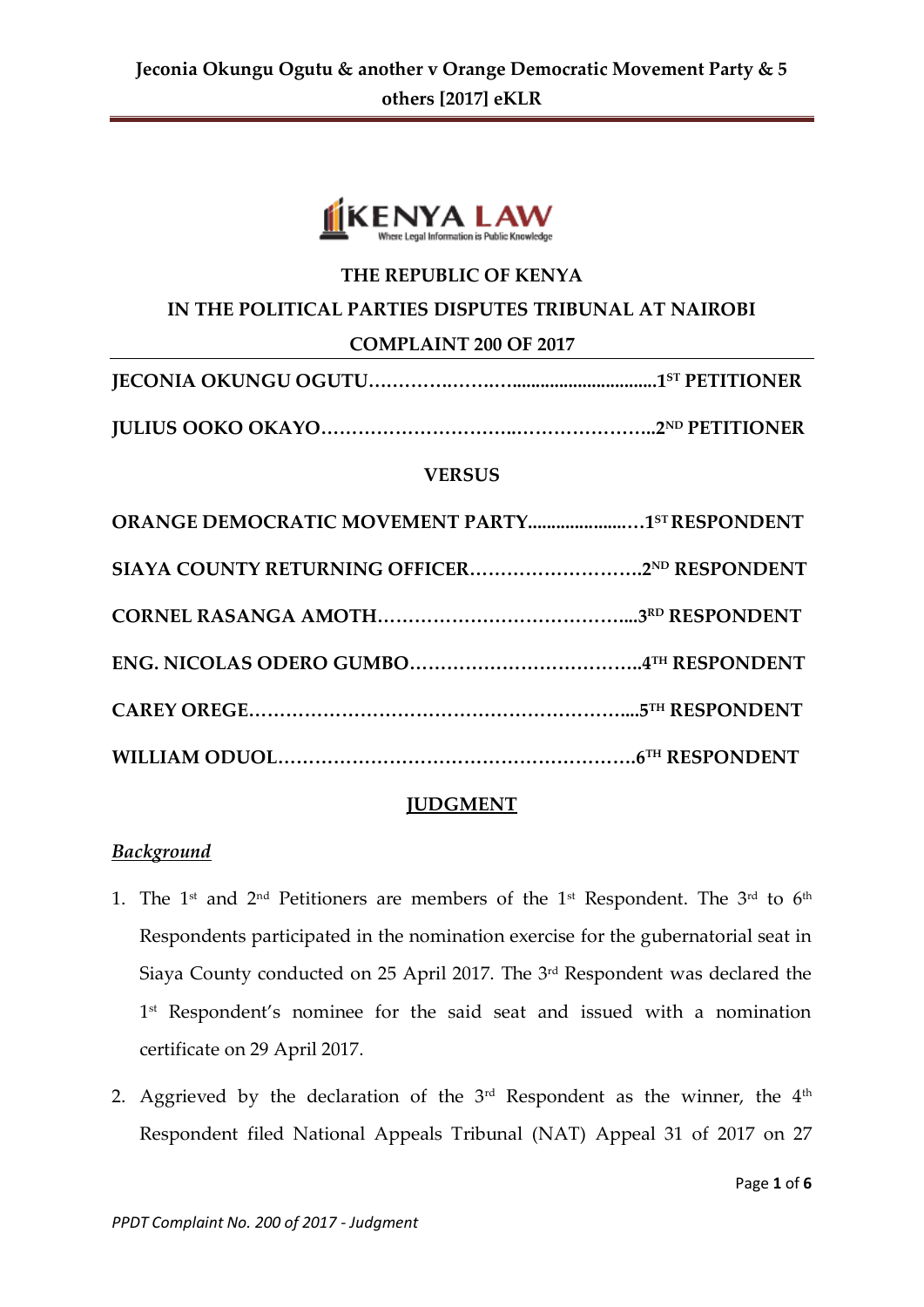April 2017, citing irregularities and that he was the rightful winner. He therefore asked to be declared the rightful winner and to be awarded the nomination certificate. By a decision dated 3 May 2017, the NAT disallowed the appeal and directed that the nomination certificate be issued to the 3<sup>rd</sup> Respondent.

- 3. The Complainants, aggrieved by the manner in which the nomination exercise was carried out approached this Tribunal seeking a declaration that the 1<sup>st</sup> Respondent acted in contravention of Article 38 of the Constitution in failing to use the party register; a declaration that the 1<sup>st</sup> Respondent in failing to use the party register and failing to allow the Petitioners to vote, contravened the Constitution and its own rules; and a declaration that the nomination fails to meet the constitutional threshold of free, fair and regular elections based on universal suffrage and free expression of the will of voters. They also sought a declaration that there was no validly nominated gubernatorial aspirant for the  $1<sup>st</sup>$ Respondent in Siaya County and an order nullifying the purported nomination exercise for the position of governor, Siaya County.
- 4. The 1<sup>st</sup> and  $2<sup>nd</sup>$  Respondent did not appear or file a reply. The  $3<sup>rd</sup>$  Respondent filed a Preliminary Objection challenging this Tribunal's jurisdiction.

## *Issues for Determination*

- 5. From a review of the material on record, we have identified the following:
	- a. **Does this Tribunal have jurisdiction to determine the matter?**
	- b. **Were the party primaries in Siaya conducted inside the rules and regulations of the party?**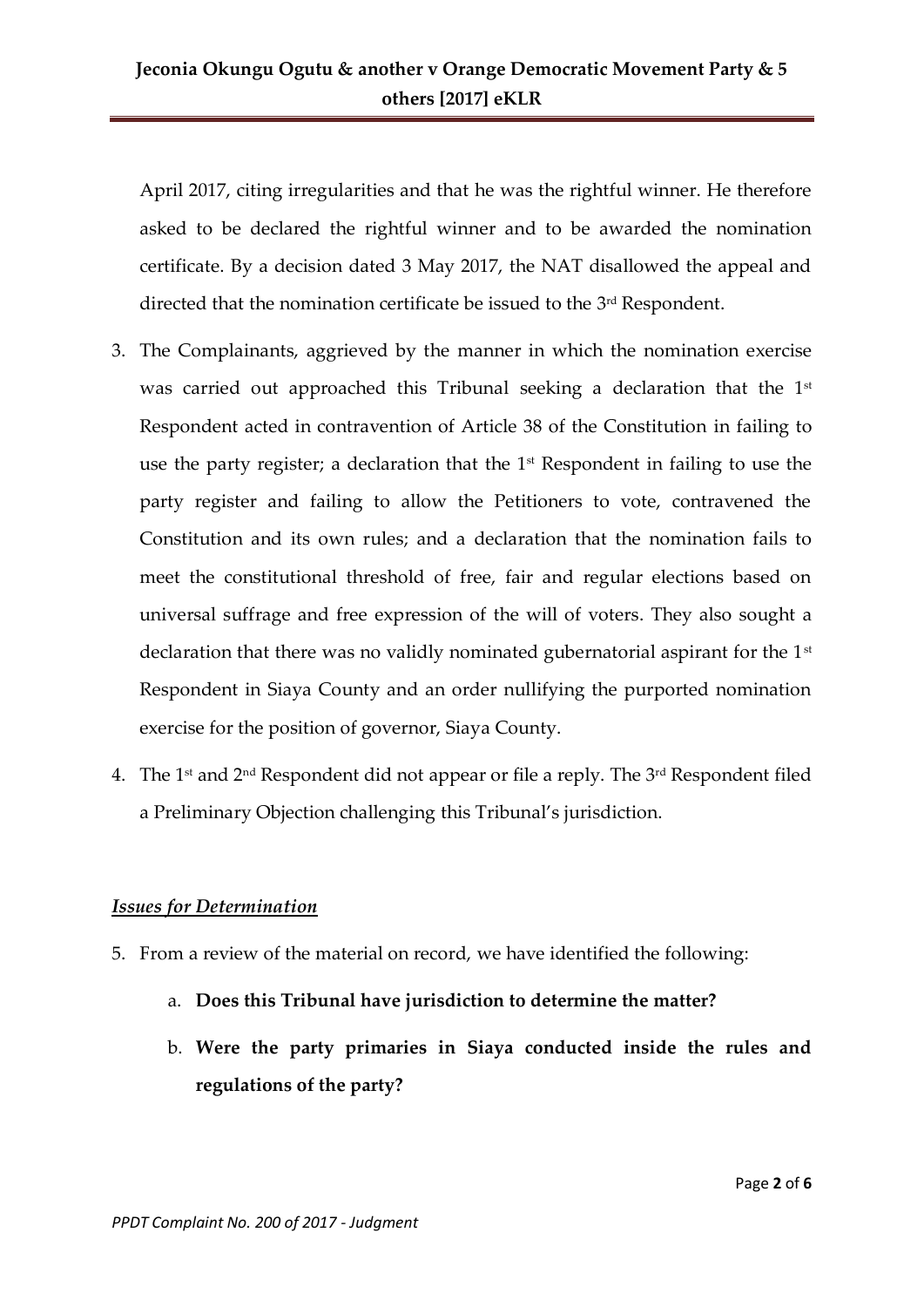c. **Can the Tribunal issue orders in respect of alleged violations of the Constitution?**

## *Analysis*

### **a. Does this Tribunal have jurisdiction to determine the matter?**

- 6. By an application dated 11 May 2017, the 3rd Respondent lodged a Notice of Preliminary Objection seeking to strike out the petition on the grounds that the Petitioner, having alleged constitutional violations, ought to have directed his complaint to the High Court. It was also contended on behalf of the 3rd Respondent that this Tribunal lacked the requisite jurisdiction to address this Complaint because IDRM had not been exhausted. It was their contention that there had been no IDRM because Appeal 31 of 2017 had been filed by the  $4<sup>th</sup>$ Respondent against the 3rd Respondent.
- 7. The jurisdiction of this Tribunal is well established by section 40 of the Political Parties Act. Insofar as the present dispute involves party members and their party, it falls within the jurisdiction of this Tribunal. If a dispute meets the criteria in section 40 (1), the next requirement to be met is reference to the party's internal dispute resolution mechanism (IDRM). Section 40(2) requires that a Complainant first refer to the IDRM of the party before approaching the Tribunal. We have previously held where there has been an attempt to refer to the IDRM, this Tribunal becomes well seized of the matter. This issue in dispute was the subject matter within the IDRM in the NAT Appeal 31 of 2017. We note that the grounds cited to invalidate the nomination exercise before NAT are largely the same as those brought to the Tribunal, i.e. failure to use the party register, ballot stuffing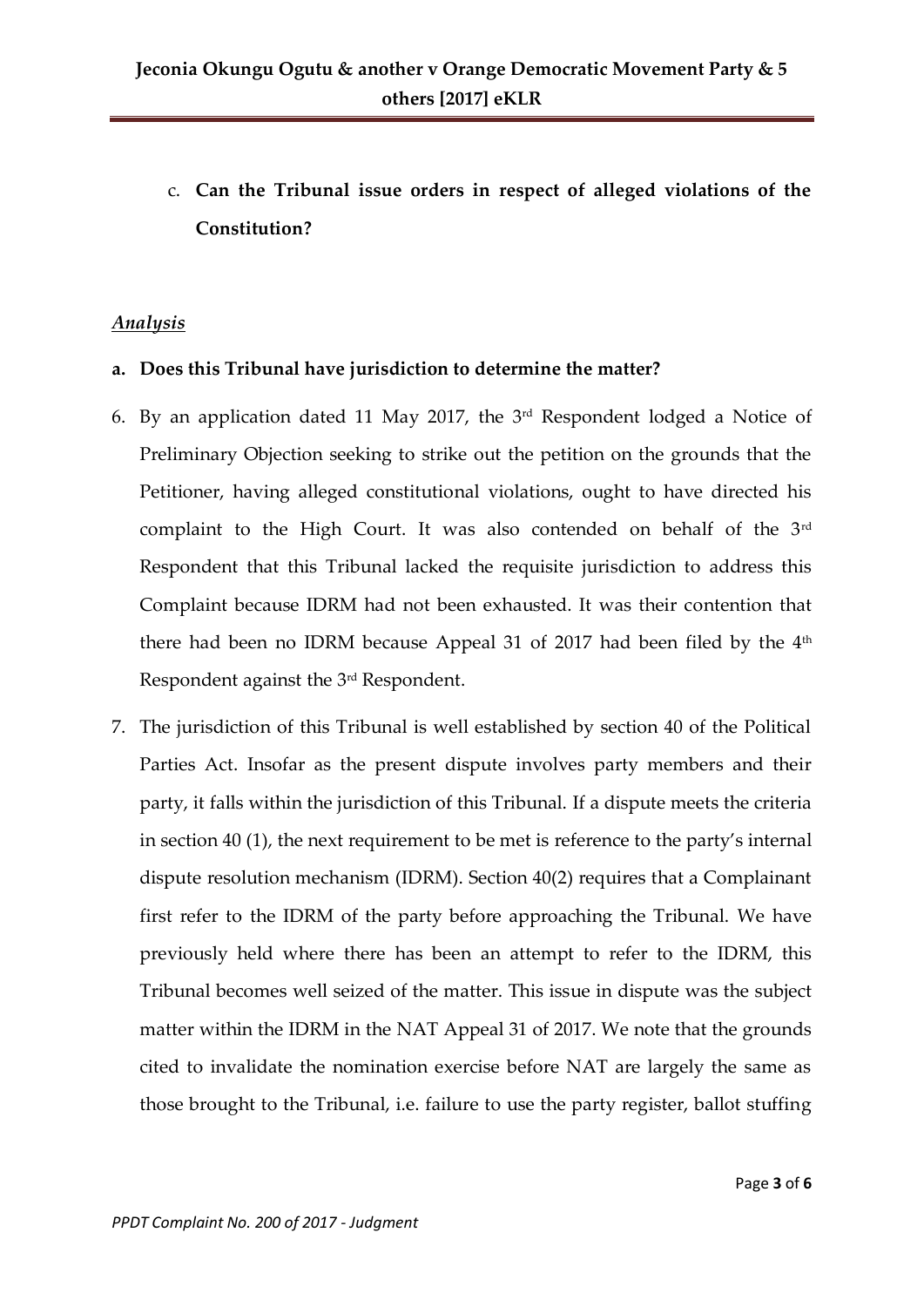and over-voting within Siaya County. This infers IDRM. Therefore, in so far as this dispute pits a party member against their party, it is properly before us.

# **b. Were the party primaries in Siaya County conducted inside the rules and regulations of the party?**

- 8. The Petitioners contended that the 1<sup>st</sup> Respondent violated its own constitution and election and nomination rules by failing to avail party registers to be used for the nomination exercise. Consequently, party members were disenfranchised and non-members allowed to vote. They also asserted that 200,000 people voted who were more than the 60,000 registered members of the 1<sup>st</sup> Respondent in Siaya County.
- 9. The material presented before us in support of this determination does not support this averment. The party register would, in such circumstances need be produced. The IEBC register, to show the list of such party members who are registered in that county, would be useful in buttressing the case. The information on who actually voted on that date of primaries also need have been adduced. It was not. If this had been done, the Tribunal would have been able to, within its mandate, determine if the process had contravened the party laws or not. In light of this lapse, we are unable to do so.

## **c. Was the conduct of the nomination exercise by the 1st Respondent in violation of the Constitution?**

10. The Petitioner contended that the manner in which the nomination exercise was carried out was a violation of the party rules and the Constitution. He cited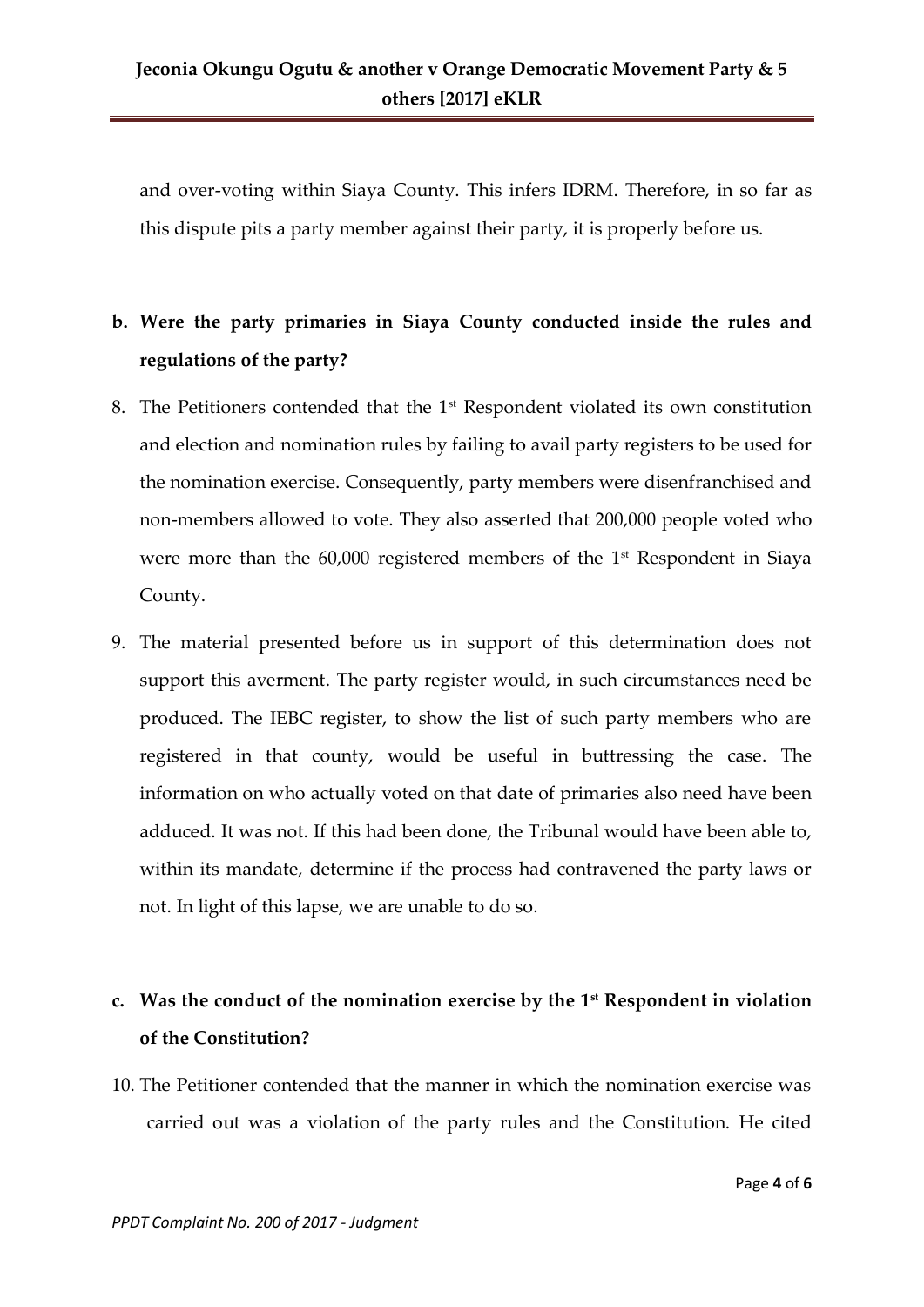violations of Article 38, 91, 92 of the Constitution in alleging that because party registers were not used, party members were disenfranchised and non-members were allowed to vote.

11. In this regard as well, the Petitioners have not presented evidence or information before the Tribunal that would help to determine that the particular rights of its member was violated in so far as the expectation to adherence to party rules are concerned. The broader question however, remains whether the action is a violation of the Constitution of Kenya. While the issues relating to violation of constitutional rights are valid, the PPDT lacks the mandate to address the same. Alleged constitutional violations can only be determined by a constitutional court. Under the 2010 Constitution this jurisdiction is reserved for the High Court, which under Article 165 (3) (b) has 'jurisdiction to determine the question whether a right or fundamental freedom in the Bill of Rights has been denied, violated, infringed or threatened'. The Petitioners' allegations of constitutional violations ought to have been directed to the High Court. This Tribunal can only address alleged violations of the 1st Respondent's constitution and election and nomination rules. We therefore find, as contended by the 3rd Respondent, that we do not have the mandate to address these allegations.

## *Orders*

- 12. In light of the foregoing, we find that the Complaint dated 5th May 2017 fails and is dismissed.
- 13. We direct that each party to bear its own costs.